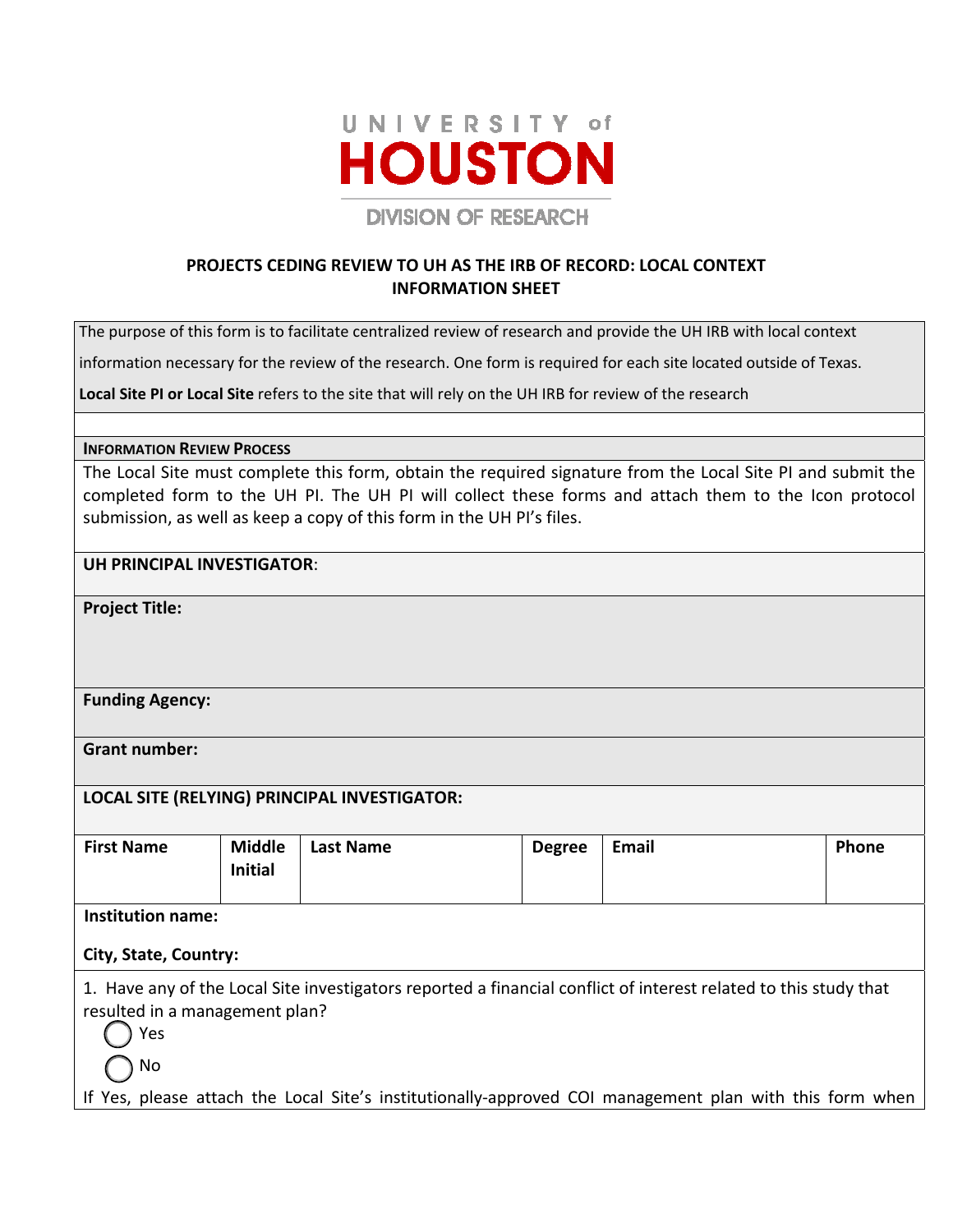sending to the UH PI.

Note to UH PI: The site's institutionally-approved COI management plan will need to be attached to the Icon *protocol.*

2. Describe how the Local Site investigators will identify and recruit potential study participants.



3. Will the conduct of the study at the Local Site differ in any way from the full protocol? If so, please explain.



4. Based on the location of the research site, if children/minors are being recruited, are there any state or local laws that need to be considered that would impact minors in this research protocol (wards of state, emancipated minors, results of pregnant testing?



# 5. Please indicate the age of majority in the Country or State of the Local Site: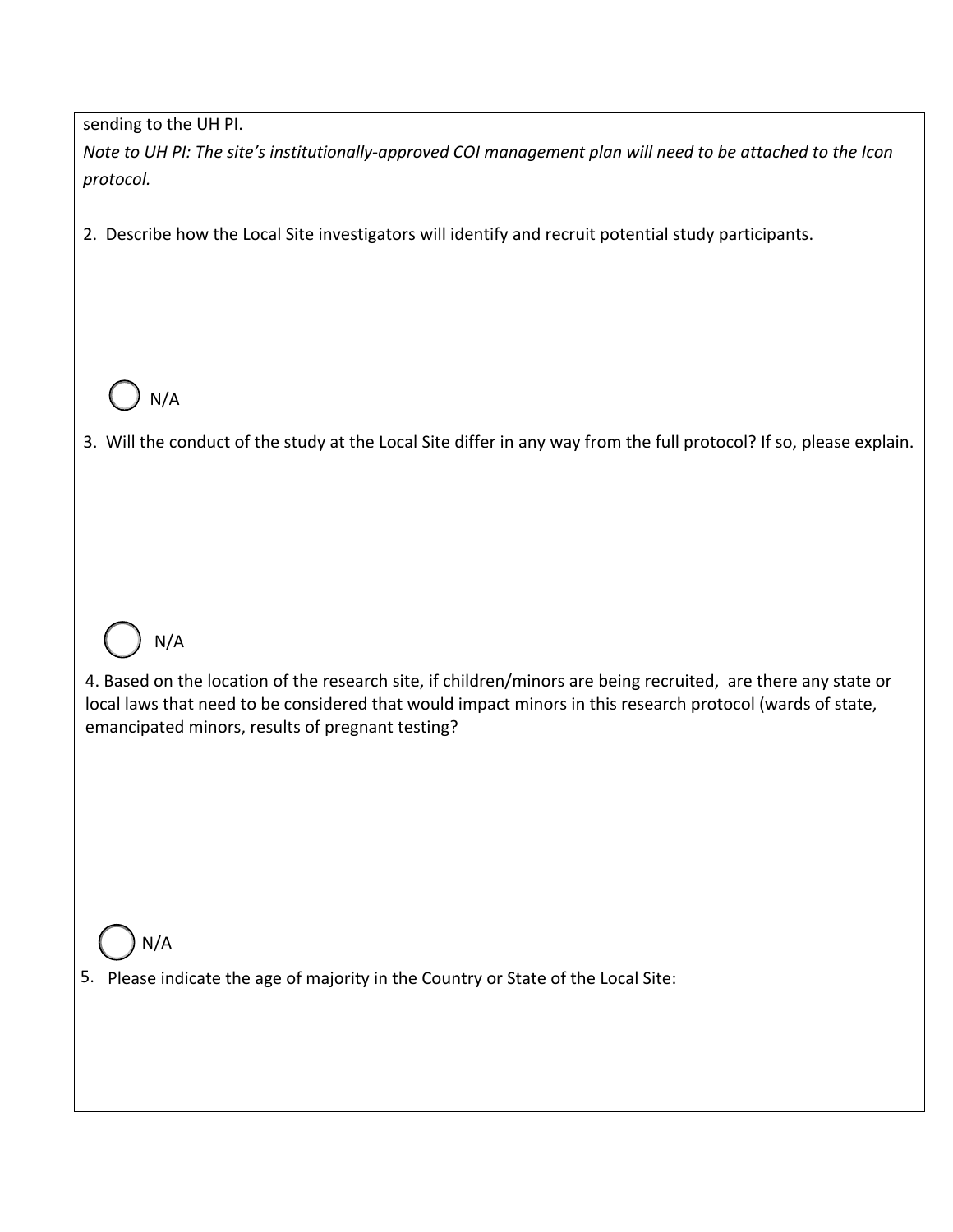| 6. Are there any local, community or cultural issues pertaining to the Local Site that may require<br>consideration by the UH IRB? |  |  |  |  |  |
|------------------------------------------------------------------------------------------------------------------------------------|--|--|--|--|--|
|                                                                                                                                    |  |  |  |  |  |
|                                                                                                                                    |  |  |  |  |  |
| No                                                                                                                                 |  |  |  |  |  |
| 7. Is it reasonably expected that a percentage of the potential research population to be recruited at the                         |  |  |  |  |  |
| Local Site will primarily speak/read languages other than English?<br>If so, please indicate the languages:                        |  |  |  |  |  |
|                                                                                                                                    |  |  |  |  |  |
|                                                                                                                                    |  |  |  |  |  |
| N/A<br>Yes<br>No                                                                                                                   |  |  |  |  |  |
| 8. Does the Local Site's IRB accept the use of short forms for non English speaking individuals? $\odot$                           |  |  |  |  |  |
| If Yes: Are there any limitations on the use of short forms (i.e only minimal risk research)? If so, please<br>explain.            |  |  |  |  |  |
|                                                                                                                                    |  |  |  |  |  |
|                                                                                                                                    |  |  |  |  |  |
| 9. Please specify any state or local laws that affect the use of legally authorized representatives in                             |  |  |  |  |  |
| providing consent on behalf of an adult individual with impaired decision-making capacity:                                         |  |  |  |  |  |
|                                                                                                                                    |  |  |  |  |  |
|                                                                                                                                    |  |  |  |  |  |
|                                                                                                                                    |  |  |  |  |  |
|                                                                                                                                    |  |  |  |  |  |